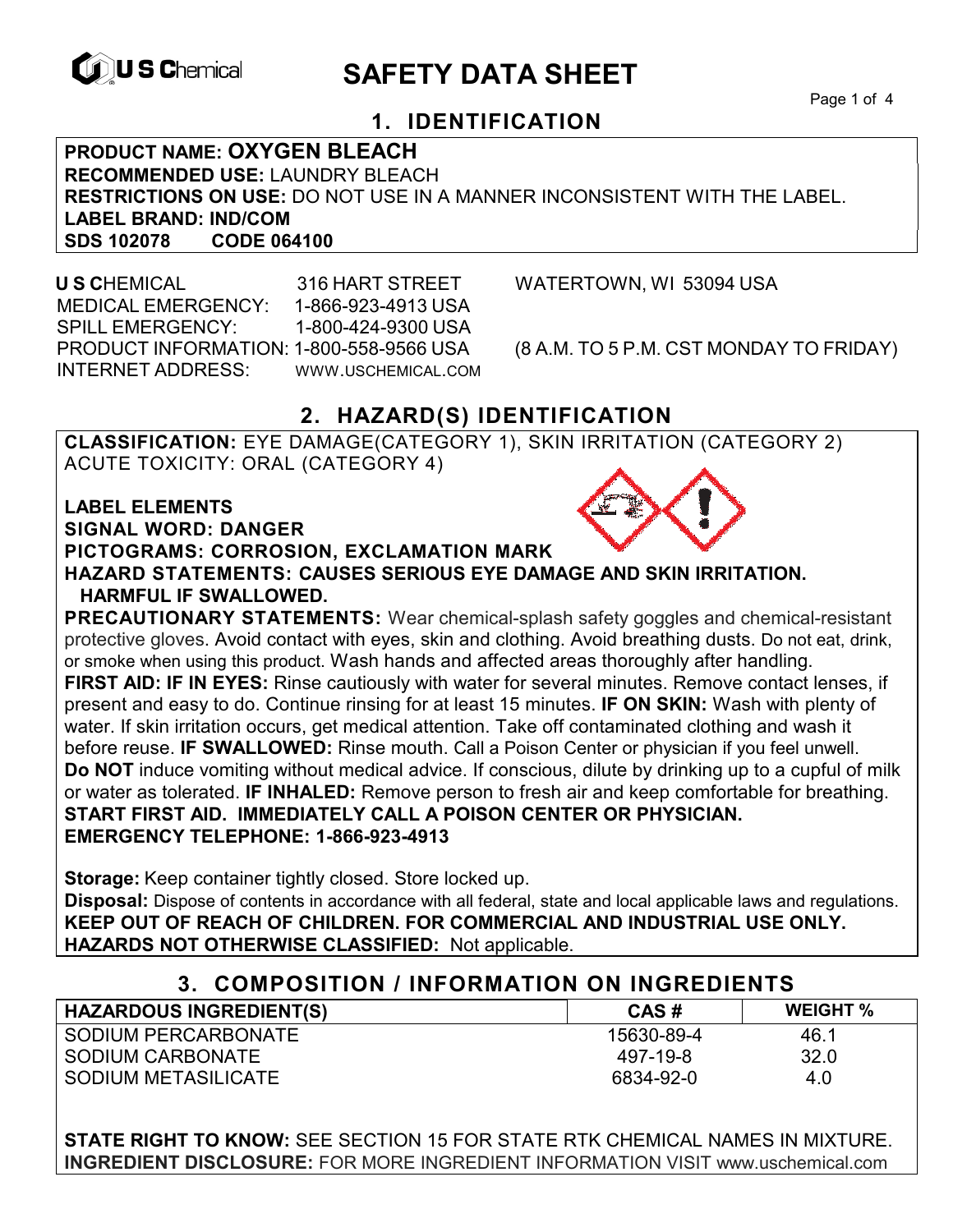## **4. FIRST-AID MEASURES** Page 2 of 4

**IF IN EYES:** RINSE CAUTIOUSLY WITH WATER FOR SEVERAL MINUTES. REMOVE CONTACT LENSES, IF PRESENT AND EASY TO DO. CONTINUE RINSING FOR AT LEAST 15 MINUTES. **IF ON SKIN:** WASH WITH PLENTY OF WATER. IF SKIN IRRITATION OCCURS, GET MEDICAL ATTENTION. TAKE OFF CONTAMINATED CLOTHING AND WASH IT BEFORE REUSE. **IF SWALLOWED:** RINSE MOUTH. CALL A POISON CENTER OR PHYSICIAN IF YOU FEEL UNWELL. **DO NOT** INDUCE VOMITING WITHOUT MEDICAL ADVICE. IF CONSCIOUS, DILUTE BY DRINKING UP TO A CUPFUL OF MILK OR WATER AS TOLERATED. **IF INHALED:** REMOVE PERSON TO FRESH AIR AND KEEP COMFORTABLE FOR BREATHING. **START FIRST AID. IMMEDIATELY CALL A POISON CENTER OR PHYSICIAN. EMERGENCY TELEPHONE: 1-866-923-4913**

**MOST IMPORTANT SYMPTOMS / EFFECTS:** CAUSES SERIOUS EYE DAMAGE AND SKIN IRRITATION. MAY CAUSE BLINDNESS WITHOUT IMMEDIATE FIRST AID. HARMFUL IF SWALLOWED. CAUSES IRRITATION OR BURNS TO MOUTH, THROAT AND STOMACH. **MEDICAL CONDITIONS AGGRAVATED:** NONE KNOWN.

**NOTE TO PHYSICIAN:** CALL 1-866-923-4913 FOR EXPOSURE MANAGEMENT ASSISTANCE.

## **5. FIRE-FIGHTING MEASURES**

**CHEMICAL HAZARDS:** EYE CORROSIVE AND SKIN IRRITANT. NON-FLAMMABLE. OXIDIZER. DECOMPOSES THERMALLY TO CAUSE LIBERATION OF OXYGEN GAS WITH RESULTING PRESSURE BURST IF MATERIAL IS CONFINED.

**COMBUSTION PRODUCT HAZARDS:** OXIDES OF CARBON AND OTHER FUMES. **METHODS:** SELECT EXTINGUISHER AND METHODS BASED ON FIRE SIZE AND TYPE. **EQUIPMENT:** WEAR SCBA AND FULL PROTECTIVE GEAR AS CONDITIONS WARRANT. **NFPA RATING:** HEALTH-3/FLAMMABILITY-0/ INSTABILITY-0/SPECIAL HAZARD-N.AP. **SUITABLE EXTINGUISHERS:** WATER, DRY CHEMICAL, CO2 OR FOAM SUITABLE FOR FIRE. **UNSUITABLE EXTINGUISHERS:** NO RESTRICTIONS BASED ON CHEMICAL HAZARDS.

## **6. ACCIDENTAL RELEASE MEASURES**

**PERSONAL PRECAUTIONS:** EVACUATE UNPROTECTED PERSONNEL FROM AREA. WEAR PERSONAL PROTECTION INCLUDING RUBBER BOOTS. SEE SECTION 8. VENTILATE AREA IF NEEDED. BE CAREFUL NOT TO SLIP. WASH THOROUGHLY AFTER CLEAN-UP. **ENVIRONMENTAL PRECAUTIONS:** PREVENT SPILL FROM ENTERING DRAIN, STORM SEWER OR SURFACE WATERWAY. PREVENT WATER AND SOIL CONTAMINATION. **CLEAN-UP METHODS:** CAREFULLY SWEEP UP AND SHOVEL INTO DRY LABELED CONTAINERS WITHOUT RAISING DUST. MOVE CONTAINERS OUT OF SPILL AREA. AFTER SPILL COLLECTION, FLUSH AREA WITH WATER AND FOLLOW WITH NORMAL CLEAN-UP PROCEDURES.

## **7. HANDLING AND STORAGE**

**HANDLING:** FOLLOW ALL LABEL DIRECTIONS. INSTRUCT PERSONNEL ABOUT PROPER USE, HAZARDS, PRECAUTIONS, AND FIRST AID MEASURES. AVOID INHALATION, INGESTION, AND CONTACT WITH SKIN, EYES AND CLOTHING. DO NOT TASTE OR SWALLOW. REMOVE AND WASH CONTAMINATED CLOTHING AND FOOTWEAR BEFORE REUSE. PRODUCT RESIDUE MAY REMAIN IN EMPTY CONTAINERS. HANDLE CAREFULLY TO AVOID DAMAGING CONTAINER. **STORAGE:** KEEP CONTAINER TIGHTLY CLOSED. STORE LOCKED UP. STORE AT AMBIENT TEMPERATURES IN A DRY AREA OUT OF DIRECT SUNLIGHT. ROTATE STOCK REGULARLY. KEEP AWAY FROM FOOD AND DRINK. KEEP OUT OF REACH OF CHILDREN.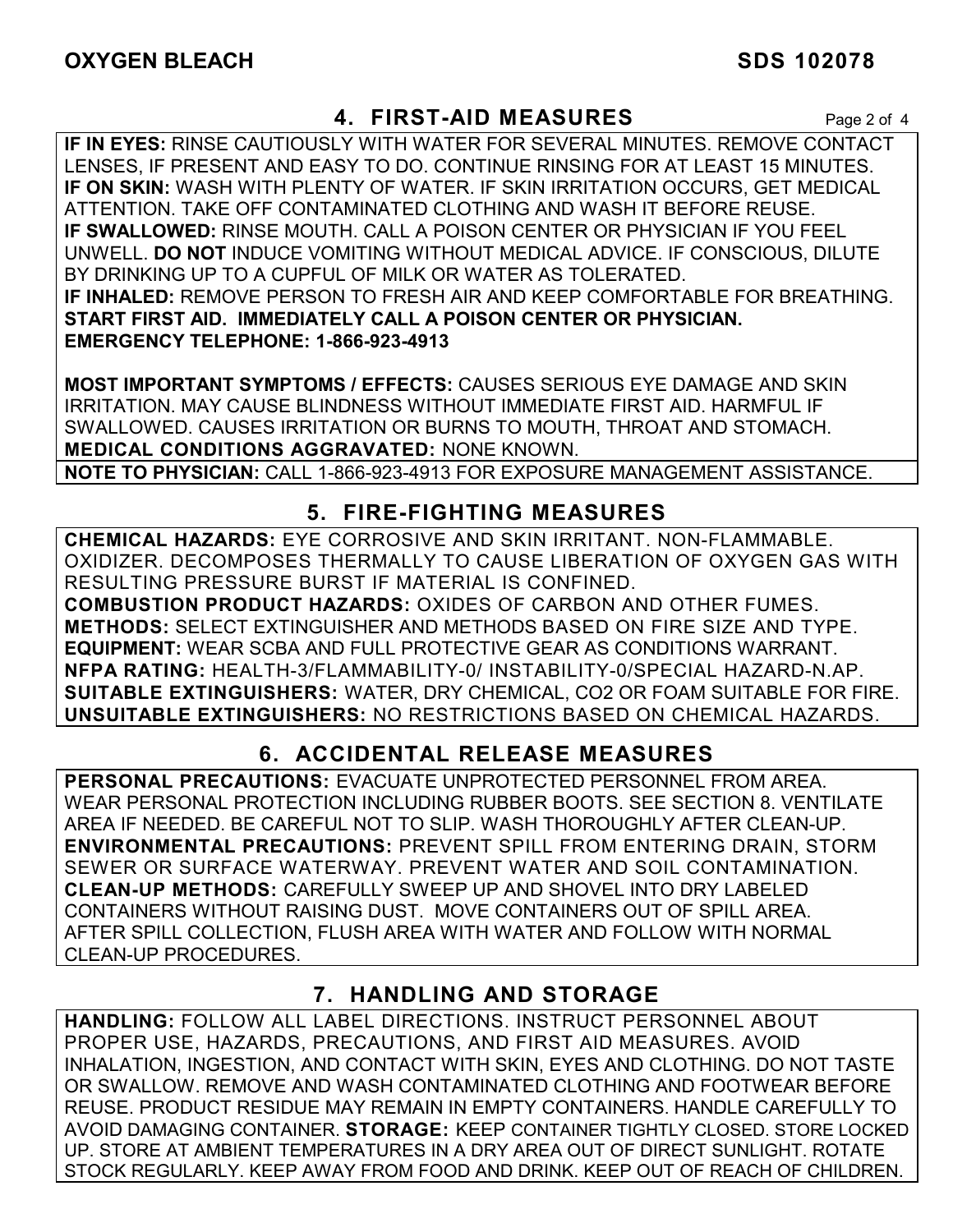## **OXYGEN BLEACH SDS 102078**

### **8. EXPOSURE CONTROLS / PERSONAL PROTECTION** Page 3 of 4

**EXPOSURE LIMITS:** SODIUM PERCARBONATE = NONE, SODIUM CARBONATE = NONE SODIUM METASILICATE = NONE, SODIUM TRIPOLYPHOSPHATE = NONE **ENGINEERING CONTROLS:** GENERAL ROOM VENTILATION IS TYPICALLY ADEQUATE.

### **PERSONAL PROTECTION**

**EYES:** CHEMICAL-SPLASH SAFETY GOGGLES.

**HANDS:** CHEMICAL-RESISTANT PROTECTIVE GLOVES (NITRILE, NEOPRENE OR RUBBER). **RESPIRATORY:** WEAR DUST MASK IF HANDLING CREATES AIR-BORNE DUST.

**FEET:** RUBBER BOOTS RECOMMENDED DURING SPILL CLEAN-UP.

**BODY:** PROTECTIVE EQUIPMENT NOT REQUIRED.

**HYGIENE MEASURES:** HANDLE IN ACCORDANCE WITH GOOD INDUSTRIAL HYGIENE AND SAFETY PRACTICE. TAKE OFF CONTAMINATED CLOTHING AND WASH IT BEFORE REUSE. WASH HANDS AND AFFECTED AREAS THOROUGHLY AFTER HANDLING. PROVIDE SUITABLE FACILITIES FOR QUICK DRENCHING OR FLUSHING OF THE EYES IN CASE OF CONTACT OR SPLASH HAZARD.

## **9. PHYSICAL AND CHEMICAL PROPERTIES**

**APPEARANCE:** WHITE POWDER **ODOR:** NONE **pH CONCENTRATE:** N.AP. **pH @ 2500 PPM SOLUTION:** 10.5 (BASIC) **pH @ USE DILUTION:** 10.5 (BASIC) **PHYSICAL STATE:** GRANULAR POWDER **RELATIVE DENSITY (WATER):** N.AV. **SOLUBILITY (WATER):** MODERATE **VAPOR PRESSURE:** N.AV. **VAPOR DENSITY:** N. AV. **VISCOSITY:** N.AP.

**AUTO-IGNITION TEMPERATURE:** N.AV. **DECOMPOSITION TEMPERATURE:** N.AV. **EXPLOSIVE LIMITS (LEL/UEL):** NONE **EVAPORATION RATE:** N.AV. **FLAMMABILITY (SOLID, GAS):** N.AP. **FLASH POINT:** NONE **INITIAL BOILING POINT/RANGE:** N.AV. **MELTING POINT/FREEZING POINT:** N.AV. **ODOR THRESHOLD:** N.AV. **PARTITION COEFF. (N-OCTANOL/WATER):** N.AV **OTHER:** N.AV.

**10. STABILITY AND REACTIVITY** 

**REACTIVITY:** NO HAZARD.

**CHEMICAL STABILITY:** STABLE.

**POSSIBILITY OF HAZARDOUS REACTIONS:** NONE KNOWN. WILL NOT POLYMERIZE. **CONDITIONS TO AVOID: TEMPERATURES ABOVE 120°F (49°C) AND HIGH HUMIDITY. MATERIALS TO AVOID:** DIRECT MIXING WITH OTHER CHEMICALS. MIX ONLY WITH WATER. **HAZARDOUS DECOMPOSITION PRODUCTS:** NONE UNDER NORMAL CONDITIONS.

## **11. TOXICOLOGICAL INFORMATION**

**ROUTES OF EXPOSURE:** EYES, SKIN, INGESTION, INHALATION. **INFORMATION ON ROUTES OF EXPOSURE:** NO LC50/LD50 TEST DATA ON MIXTURE. **ACUTE EFFECTS /SYMPTOMS**

 **EYES:** CAUSES SERIOUS EYE DAMAGE. MAY CAUSE PAIN, REDNESS AND WATERING. **SKIN:** CAUSES SKIN IRRITATION. MAY CAUSE DELAYED PAIN, DRYING AND REDNESS. **INGESTION:** HARMFUL IF SWALLOWED.CAUSES IRRITATION OR BURNS TO MOUTH, THROAT AND STOMACH.

 **INHALATION:** CAUSES IRRITATION OR BURNS TO NOSE, THROAT + RESPIRATORY SYSTEM. **CHRONIC / OTHER EFFECTS:** NO REPORTABLE GERM CELL MUTAGENS, SKIN SENSITIZERS, RESPIRATORY SENSITIZERS, REPRODUCTIVE TOXINS OR ASPIRATION HAZARDS. **SPECIFIC TARGET ORGANS (SINGLE/REPEATED):** NONE KNOWN. **NUMERICAL MEASURES OF TOXICITY:** ATEmix (ORAL-RAT) = 1540 MG / KG

**CARCINOGENS:** NO REPORTABLE ACGIH, IARC, NTP, OR OSHA CARCINOGENS.